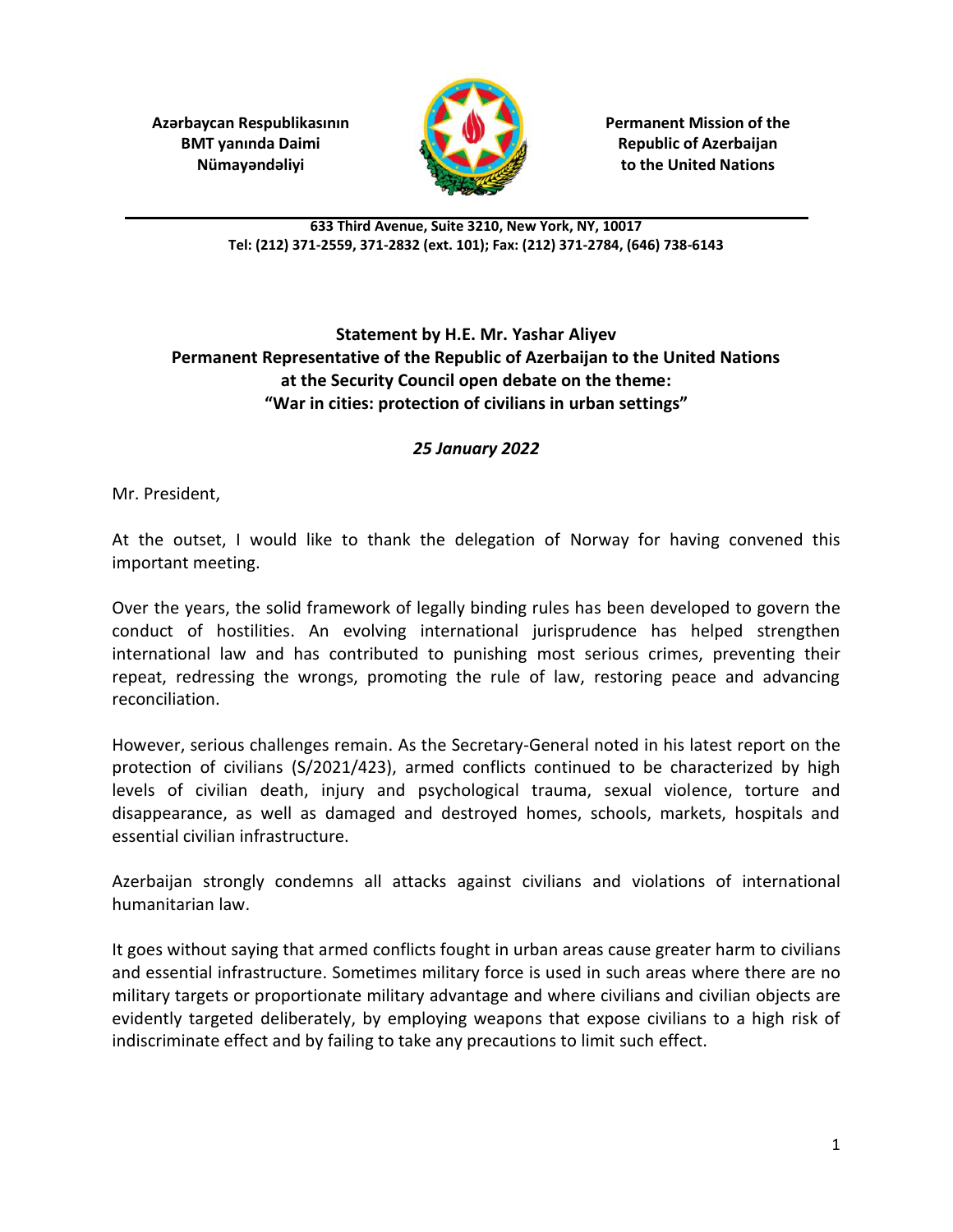Azerbaijan has seriously suffered from the devastating effects of the aggression committed against it by Armenia in the early 1990s. The breaches of protections accorded to civilians under international humanitarian law throughout the whole period of the war were not isolated or sporadic, as civilians and various populated areas in Azerbaijan were repeatedly subjected to similar attacks.

The frequency and timing of the attacks, their deliberate targeting of the civilian population, infrastructure objects, homes, schools and hospitals, the use of heavy explosive weapons and internationally banned cluster bombs against densely populated areas and the resulting scale of destructions demonstrate the clear intent and purpose to terrorize and kill Azerbaijani civilians and force them to leave their homes and properties.

In particular, the most notorious violations have caused the killing of hundreds of civilians within very few hours. The following month marks the thirtieth anniversary of the largest massacre during the conflict committed against the Azerbaijani residents of the town of Khojaly. As a result of the attack and capture of the town, hundreds of civilians, including women, children and the elderly, were brutally killed or seriously wounded, taken hostage and tortured, while the town was razed to the ground.

As a result of the 44-day war in autumn 2020, the conflict has been resolved. Azerbaijan has prioritized rehabilitation and reconstruction of the liberated territories, the safe return of the displaced population and post-conflict peacebuilding.

Nevertheless, since the end of hostilities and conclusion of the war, hundreds of Azerbaijani civilians have been killed or injured by landmines. Armenia has not shared accurate and comprehensive information about the hundreds of thousands of landmines it laid on Azerbaijan's territory, thus attempting to impede the return of the internally displaced persons.

Moreover, those ordered and perpetrated attacks against Azerbaijani cities, towns and villages during the conflict remain unpunished. On the contrary, many of them were venerated and glorified as national heroes and promoted to the highest political and military positions in Armenia.

Mr. President,

The concept note (S/2022/23) raises a number of questions to guide discussions at this meeting, in particular as to how the Security Council can better use the tools in its disposal to prevent and respond to the challenges caused to civilians in urban warfare and how States can improve respect for international humanitarian law.